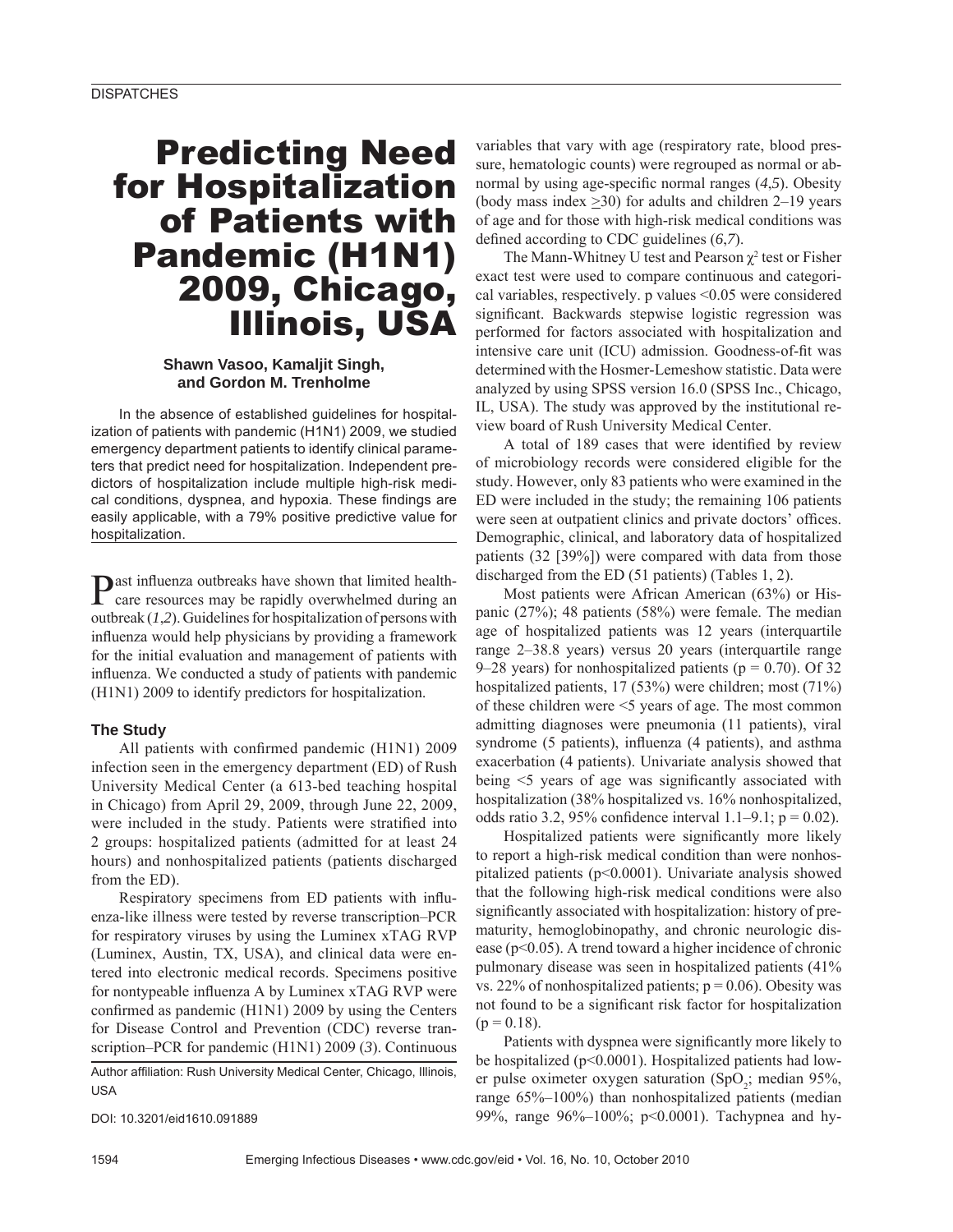poxia (SpO<sub>2</sub>  $\leq$ 92%) were significantly associated with hospitalization ( $p = 0.002$  and  $p \le 0.0001$ , respectively). Five of 39 patients with measured creatinine had evidence of acute renal failure, which was significantly associated with hospitalization ( $p = 0.007$ ). A chest radiograph showed an infiltrate in 11 of 51 patients, and all 11 patients were hospitalized ( $p = 0.001$ ). Hypoxia was a strong predictor of a chest radiograph finding of infiltrate (odds ratio 50.7, 95%) confidence interval  $7.2-354.3$ ;  $p<0.0001$ ). Multivariate analysis showed that high-risk medical conditions (median number of high-risk conditions 2 vs. 0;  $p = 0.01$ ), dyspnea  $(p = 0.01)$ , and oxygen saturation (median SpO<sub>2</sub> 95% vs. 99%;  $p = 0.004$ ) were found to be significantly associated with hospitalization (online Appendix Table 1, www.cdc. gov/EID/content/16/10/1594-appT1.htm).

Sixteen of 83 (19%) study patients were admitted to an ICU. No deaths occurred. Univariate analysis showed that the following factors were significantly associated with ICU admission: greater median number of high-risk medical conditions (2 vs.1;  $p<0.0001$ ), patient age  $\leq$  years (p  $= 0.002$ ), chronic pulmonary disease (p  $= 0.01$ ), history of prematurity ( $p = 0.001$ ), congenital heart disease ( $p = 0.04$ ), dyspnea (p<0.0001), tachypnea (p = 0.003), lower median oxygen saturation (SpO<sub>2</sub> 92% vs. 98%; p <0.0001), acute renal failure ( $p = 0.004$ ), and an infiltrate on chest radiograph (p<0.0001). Multivariate analysis showed that dyspnea ( $p = 0.01$ ) and oxygen saturation (median SpO<sub>2</sub> 92%) vs. 98%;  $p = 0.02$ ) were significantly associated with ICU admission (online Appendix Table 2, www.cdc.gov/EID/ content/16/10/1594-appT2.htm).

Table 1. Demographics of nonhospitalized and hospitalized patients who had pandemic (H1N1) 2009 infection, Rush University Medical Center, Chicago, Illinois, USA, April 29–June 22, 2009\*

|                                                      |                        | Hospitalized           |                        | Nonhospitalized vs.<br>hospitalized patients |                        | ICU vs. non-ICU<br>patients+ |                         |
|------------------------------------------------------|------------------------|------------------------|------------------------|----------------------------------------------|------------------------|------------------------------|-------------------------|
|                                                      | Nonhospitalized        | patients,              | ICU patients,          |                                              | <b>OR</b>              |                              | <b>OR</b>               |
| Characteristic                                       | patients, $n = 51$     | $n = 32$               | $n = 16$               | p value                                      | (95% CI)               | p value                      | (95% CI)                |
| Median age, y (IQR)                                  | 20.0<br>$(9.0 - 28.0)$ | 12.0<br>$(2.0 - 38.8)$ | 2.5<br>$(1.13 - 31.8)$ | $0.70$ <sup>±</sup>                          |                        | 0.16 <sup>±</sup>            |                         |
| Age $5 y$ , no. $(\%)$                               | 8(15.7)                | 12(37.5)               | 9(56.3)                | $0.02$ §                                     | 3.2<br>$(1.1 - 9.1)$   | 0.002                        | 6.6<br>$(2.0 - 21.3)$   |
| Sex, M/F (% M)                                       | 23/28 (45.1)           | 12/20 (37.5)           | 5/11(31.3)             | $0.50$ §                                     | 0.73<br>$(0.30 - 1.8)$ | $0.33$ §                     | 0.56<br>$(0.18 - 1.8)$  |
| Presence of high-risk<br>conditions, [] no. (%)      | 21(41.2)               | 29(90.6)               | 16 (100)               | $< 0.0001$ §                                 | 13.8<br>$(3.7 - 51.3)$ | < 0.0001                     |                         |
| No. high-conditions per patient, ¶<br>median (range) | $0(0-2)$               | $2(0-4)$               | $2(1-3)$               | $< 0.0001 \pm 4$                             |                        | $< 0.0001 \pm 1$             |                         |
| Chronic pulmonary disease, no.<br>(%)                | 11(21.6)               | 13(40.6)               | 9(56.3)                | 0.06§                                        | 2.5<br>$(0.94 - 6.6)$  | 0.01                         | 4.5<br>$(1.4 - 14.0)$   |
| History of prematurity, no. (%)                      | 0                      | 6(18.8)                | 5(31.3)                | 0.002                                        |                        | 0.001                        | 30.0<br>$(3.2 - 281.8)$ |
| Congenital heart disease,** no.<br>(%)               | $\mathbf 0$            | 2(6.3)                 | 2(12.5)                | 0.15                                         |                        | 0.04                         |                         |
| Transplantation, † † no. (%)                         | 1(2.0)                 | 3(9.4)                 | 1(6.3)                 | 0.29                                         | 5.2<br>$(0.51 - 52.1)$ | 1.00                         | 1.4<br>$(0.14 - 14.6)$  |
| Hemoglobinopathy, no. (%)                            | 0                      | 4(12.5)                | 2(12.5)                | 0.02                                         |                        | 0.17                         | 4.6<br>$(0.6 - 35.8)$   |
| Diabetes mellitus, no. (%)                           | 3(5.9)                 | 5(15.6)                | 3(18.8)                | 0.25                                         | 3.0<br>$(0.66 - 13.4)$ | 0.18                         | 2.9<br>$(0.6 - 13.5)$   |
| Chronic neurologic disease                           | 2(3.9)                 | 7(21.9)                | 4(25.0)                | 0.02                                         | 6.9<br>$(1.3 - 35.5)$  | 0.07                         | 4.1<br>$(1.0 - 17.7)$   |
| Immunosuppression, no. (%)                           | 2(3.9)                 | 5(15.6)                | 3(18.8)                | 0.10                                         | 4.5<br>$(0.82 - 25.0)$ | 0.13                         | 3.6<br>$(0.7 - 18.2)$   |
| Malignancy, no. (%)                                  | 0                      | 3(9.4)                 | 1(6.3)                 | 0.054                                        |                        | 0.48                         | 2.2<br>$(0.2 - 25.5)$   |
| Pregnancy, no. (%) $\ddagger\ddagger$                | 1(4)                   | 3(15.0)                | 0                      | 0.29                                         | 4.8<br>$(0.46 - 49.6)$ | 0.56                         |                         |

\*p values by Fisher exact test except as indicated. ICU, intensive care unit; OR, odds ratio; CI, confidence interval; IQR, interquartile range; –, not applicable.

¶High-risk conditions as defined by Centers for Disease Control and Prevention: <5 y or >65 y; pregnancy; immunosuppression; chronic pulmonary, cardiovascular, hepatic, hematologic, neurologic, neuromuscular, or metabolic disorders; long-term aspirin therapy in those <18 y of age.

 #Significant on multivariate analysis. \*\*Tetralogy of Fallot (1), patent ductus arteriosus status postmedical closure (1).

†† Renal transplant (2), liver transplant (1), heart transplant (1).

‡‡Percentage of female patients.

<sup>†</sup>Nonhospitalized patients + hospitalized patients not in ICU; n = 67.

<sup>‡</sup>Mann-Whitney U test.

<sup>§</sup>Pearson 2-sided  $\chi^2$  test.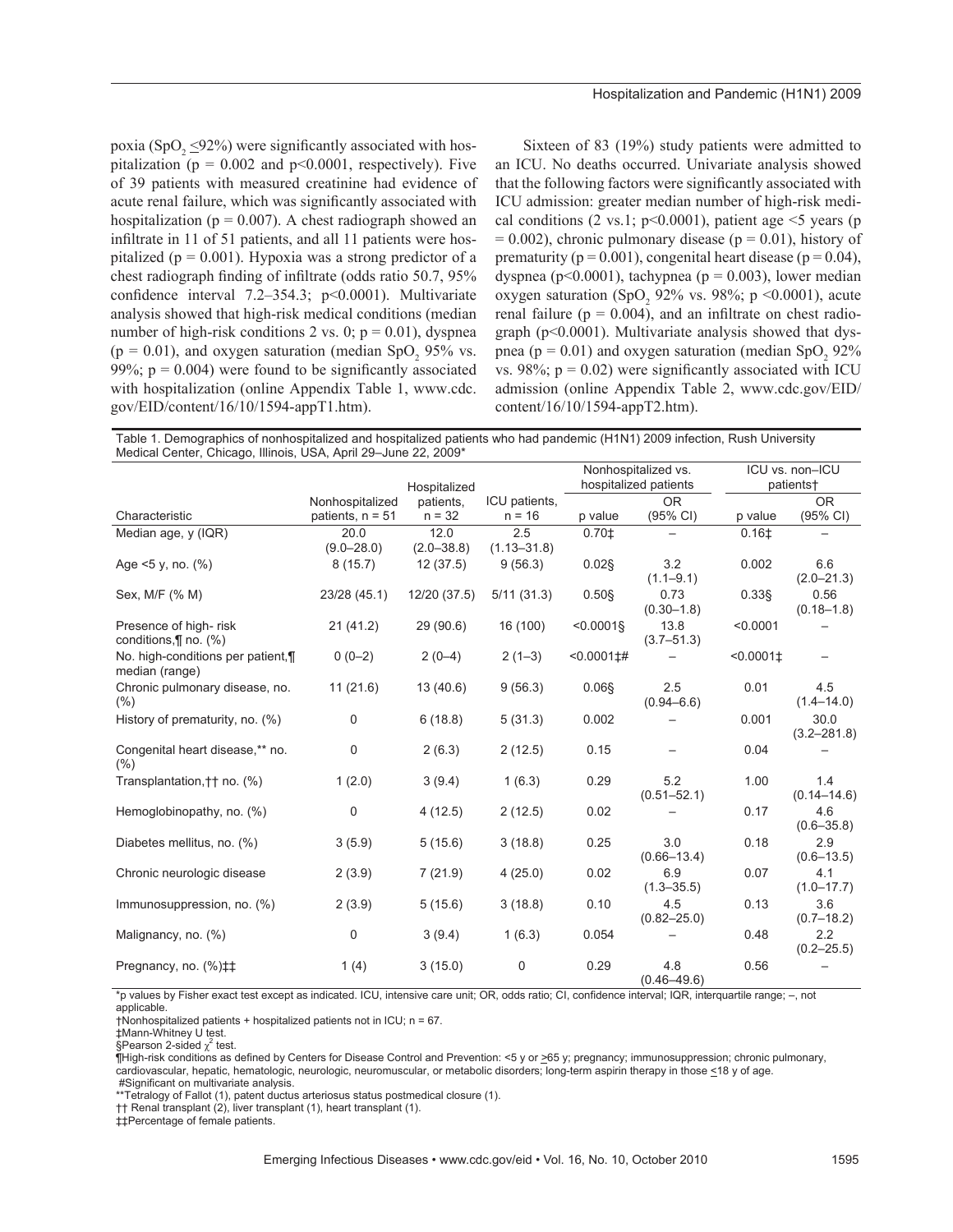### **DISPATCHES**

#### **Conclusions**

We sought to identify predictors of hospitalization in patients with confirmed pandemic (H1N1) 2009 infection. Univariate analysis showed that presence of high-risk medical conditions, age  $\leq$ 5 years, dyspnea, and findings of tachypnea, hypoxia (SpO<sub>2</sub>  $\leq$ 92%), chest radiograph infiltrate, and acute renal failure were significant risk factors for hospitalization. Notably, headache, rhinorrhea, sore throat, and cough were inversely associated with hospital admission. We hypothesize that treating physicians perceive these symptoms as more suggestive of

upper respiratory tract disease and hence are less likely to hospitalize such patients.

Multivariate analysis showed that only a higher number of high-risk medical conditions (including age  $\leq$  years), dyspnea, and a lower median oxygen saturation level were predictive of hospitalization. We found that dyspnea and a low median oxygen saturation level were also associated with ICU admission. These findings suggest that clinicians' decision to hospitalize was not influenced by mere perception of illness severity, but rather it accurately reflected the risk for complicated or severe disease. Our findings are also

Table 2. Clinical characteristics of nonhospitalized and hospitalized patients who had pandemic (H1N1) 2009 infection, Rush University Medical Center, Chicago, Illinois, USA, April 29–June 22, 2009\*

|                                                           |                                       |                       |                           | Nonhospitalized vs.                         |                                 |                         | ICU vs. non-ICU<br>patients+ |  |
|-----------------------------------------------------------|---------------------------------------|-----------------------|---------------------------|---------------------------------------------|---------------------------------|-------------------------|------------------------------|--|
|                                                           |                                       | Hospitalized          |                           |                                             | hospitalized patients           |                         |                              |  |
| Characteristic                                            | Nonhospitalized<br>patients, $n = 51$ | patients.<br>$n = 32$ | ICU patients,<br>$n = 16$ | p value                                     | <b>OR</b><br>$(95% \text{ Cl})$ | p value                 | OR.<br>(95% CI)              |  |
| Duration of ILI before<br>evauulation, d, median (range)  | $2(0-7)$                              | $3(1-7)$              | $3(1-7)$                  | $0.15$ $\pm$                                | $\overline{\phantom{0}}$        | 0.201                   | $\overline{\phantom{0}}$     |  |
| Subjective fever, no. (%)                                 | 46 (90.2)                             | 27 (84.4)             | 14 (87.5)                 | 0.50                                        | 0.59<br>$(0.16 - 2.2)$          | 1.00                    | 0.95<br>$(0.18 - 5.0)$       |  |
| Headache, no. (%)                                         | 18 (35.3)                             | 5(15.6)               | 1(6.3)                    | $0.05$ §                                    | 0.34<br>$(0.11 - 1.0)$          | 0.03                    | 0.14<br>$(0.02 - 1.1)$       |  |
| Cough, $no.$ $%$                                          | 50 (98.0)                             | 25/31 (80.7)          | 14 (87.5)                 | 0.01                                        | 0.08<br>$(0.01 - 0.73)$         | 0.62                    | 0.57<br>$(0.10 - 3.3)$       |  |
| Rhinorrhea, no. (%)                                       | 40 (78.4)                             | 13/31 (41.9)          | 7(43.8)                   | $0.001$ §                                   | 0.20<br>$(0.08 - 0.53)$         | $0.05$ §                | 0.34<br>$(0.11 - 1.0)$       |  |
| Sore throat, no. (%)                                      | 24(47.1)                              | 2/31(6.5)             | 1(6.3)                    | $< 0.0001$ §                                | 0.08<br>$(0.02 - 0.36)$         | $0.02$ §                | 0.11<br>$(0.01 - 0.88)$      |  |
| Myalgia, no. (%)                                          | 21(41.2)                              | 6/31(19.4)            | 2(12.5)                   | $0.04$ §                                    | 0.34<br>$(0.12 - 0.98)$         | 0.053§                  | 0.23<br>$(0.05 - 1.1)$       |  |
| Dyspnea, no. (%)                                          | 2(3.9)                                | 15(46.9)              | 11(68.8)                  | $< 0.0001$ §¶                               | 21.6<br>$(4.5 - 104.4)$         | < 0.0001                | 22.4<br>$(5.8 - 86.2)$       |  |
| Nausea/vomiting, no. (%)                                  | 14(27.5)                              | 9/31(29.0)            | 4(25.0)                   | $0.88$ \$                                   | 1.1<br>$(0.40 - 2.9)$           | 1.00                    | 0.83<br>$(0.24 - 2.9)$       |  |
| Obesity (BMI > 30 or weight<br>>95th percentile), no. (%) | 12/37 (32.4)                          | 11/22 (50.0)          | 4/10(40.0)                | 0.18                                        | 2.1<br>$(0.71 - 6.2)$           | 1.00                    | 1.1<br>$(0.26 - 4.2)$        |  |
| Tachypnea, no. (%)                                        | 9/49(18.4)                            | 16/31 (51.6)          | 10(62.5)                  | $0.002$ §                                   | 4.7<br>$(1.7 - 13.0)$           | $0.003$ §               | 5.4<br>$(1.7 - 17.5)$        |  |
| $O2$ saturation, % (range)                                | 99 (96-100)                           | 95 (65-100)           | $92(65 - 100)$            | $< 0.0001$ <sup><math>\uparrow</math></sup> |                                 | $< 0.0001$ <sup>+</sup> |                              |  |
| Hypoxia $(SpO2 < 92%)$ , no. $(\%)$                       | $\mathbf 0$                           | 10(31.3)              | 9(56.3)                   | < 0.0001                                    |                                 | < 0.0001                | 84.9<br>$(9.3 - 772.0)$      |  |
| Lymphopenia,# no. (%)                                     | 9/12(75.0)                            | 21(65.6)              | 10(62.5)                  | 0.72                                        | 0.64<br>$(0.14 - 2.80)$         | $0.54$ \$               | 0.67<br>$(0.18 - 2.5)$       |  |
| Thrombocytopenia,# no. (%)                                | 1/12(8)                               | 8(25.0)               | 5(31.3)                   | 0.41                                        | 3.70<br>$(0.41 - 33.00)$        | 0.25                    | 2.7<br>$(0.6 - 12.2)$        |  |
| Acute renal failure,** no. (%)                            | $\mathbf 0$                           | 5(15.6)               | 4(25.0)                   | 0.007                                       |                                 | 0.004                   | 22.0<br>$(2.3 - 214.2)$      |  |
| Infiltrate on chest radiograph,<br>no. (%)                | 0                                     | 11/29 (37.9)          | 11(68.9)                  | 0.001                                       |                                 | < 0.0001                |                              |  |

\*p values by Fisher exact test except as indicated. Values given as no./no. indicate number of patients for whom results were available (if less than total no. patients in category). ICU, intensive care unit; OR, odds ratio; CI, confidence interval; ILI, influenza-like illness; –, not applicable; BMI, body mass index; SpO<sub>2</sub>, pulse oximeter oxygen saturation.

†Nonhospitalized patients + hospitalized patients not in ICU; n = 67.

‡Mann-Whitney U test.

§Pearson 2-sided  $\chi^2$  test.

¶Significant on multivariate analysis.

 $\ddot{\texttt{\#}}$ Lymphopenia <1,500 lymphocytes/mm<sup>3</sup>, thrombocytopenia <150,000 thrombocytes/mm<sup>3</sup>

. \*\*Assuming that patients who did not have biochemical testing did not have acute renal failure.